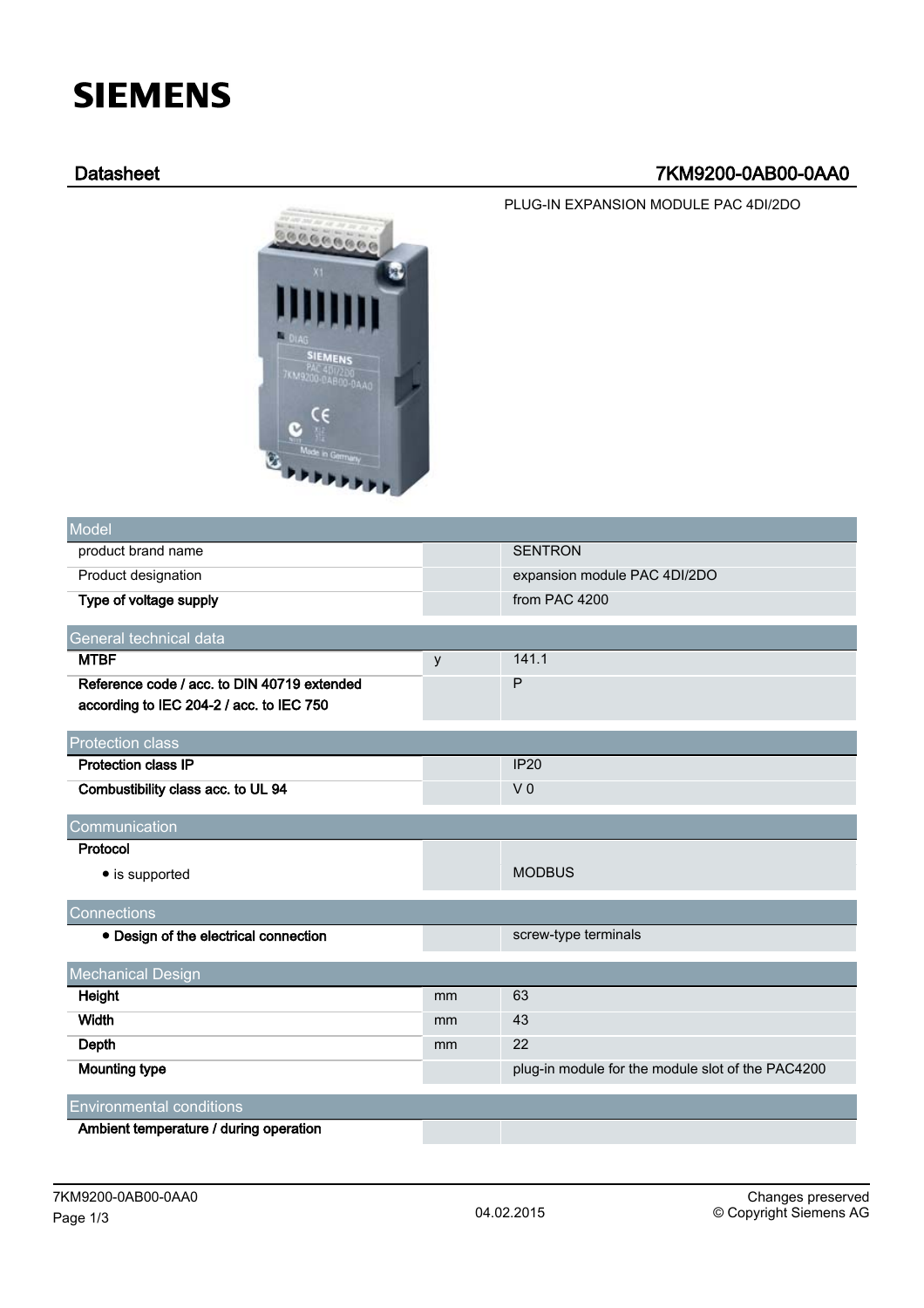| $\bullet$ minimum<br>$\bullet$ maximum |                                 |               | $^{\circ}C$<br>$^{\circ}C$   | $-5$<br>55   |              |  |
|----------------------------------------|---------------------------------|---------------|------------------------------|--------------|--------------|--|
| <b>Certificates</b>                    |                                 |               |                              |              |              |  |
| Reference code                         |                                 |               |                              |              |              |  |
|                                        | • acc. to DIN EN 61346-2        |               |                              | $\mathsf{P}$ |              |  |
|                                        | <b>General Product Approval</b> | <b>EMC</b>    | Declaration of<br>Conformity |              | other        |  |
| GOST                                   |                                 | <b>C-TICK</b> |                              | EG-Konf.     | Confirmation |  |

#### Further information

Information- and Downloadcenter (Catalogs, Brochures,…) <http://www.siemens.com/lowvoltage/catalogs>

Industry Mall (Online ordering system)

<https://eb.automation.siemens.com/mall/en/WW/Catalog/Product/7KM92000AB000AA0>

Service&Support (Manuals, Certificates, Characteristics, FAQs,...) <http://support.automation.siemens.com/WW/view/en/7KM92000AB000AA0/all>

Image database (product images, 2D dimension drawings, 3D models, device circuit diagrams, ...) [http://www.automation.siemens.com/bilddb/cax\\_en.aspx?mlfb=7KM92000AB000AA0](http://www.automation.siemens.com/bilddb/cax_en.aspx?mlfb=7KM92000AB000AA0)

#### CAx-Online-Generator

<http://www.siemens.com/cax>

### Tender specifications

<http://ausschreibungstexte.siemens.com/tiplv>